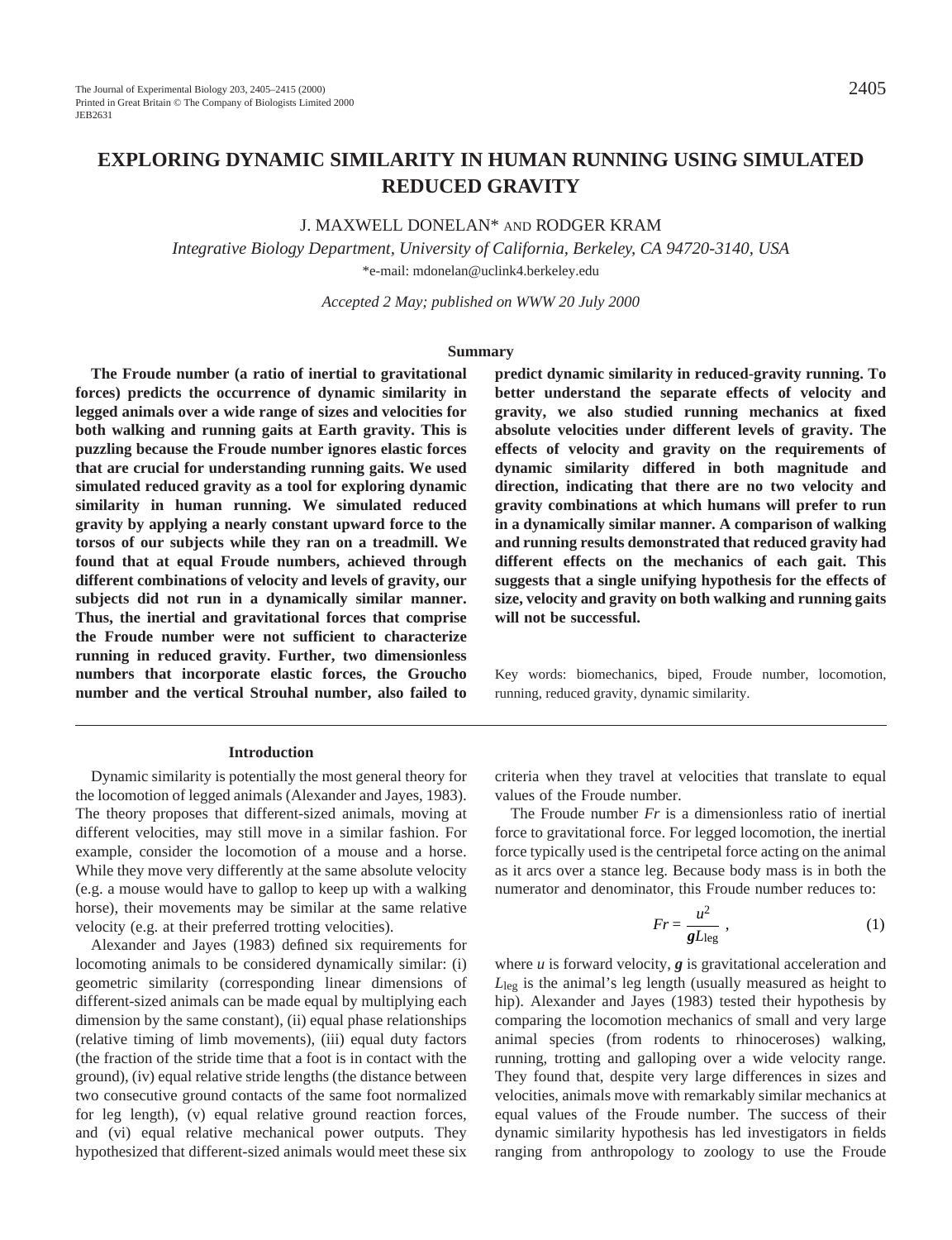number for analyzing both walking and running gaits (examples are, for walking, Alexander, 1984; Alexander and Jayes, 1980; Cavagna et al., 1983; McGeer, 1990, 1992; Minetti et al., 1994; Moretto et al., 1996; Wagenaar and Beek, 1992; Zani and Claussen, 1994; Zijlstra et al., 1996; for running, Alexander, 1991; Alexander and Maloiy, 1984; Bennett, 1987; Blickhan and Full, 1993; Cavanagh and Kram, 1989; Farley et al., 1993; Full and Tu, 1990; Gatesy and Biewener, 1991; Muir et al., 1996; Newman, 1996).

We found it puzzling that a single dimensionless parameter describes the relationship between size, velocity and mechanics for both walking and running animals because fundamentally distinct mechanisms underlie each gait. A walk is a series of vaults over relatively stiff legs. This inverted pendulum-like mechanism conserves mechanical energy by exchanging kinetic and potential energy within each step (Cavagna et al., 1977). In contrast, running is a bouncing gait in which the legs act like compliant springs (Cavagna et al., 1977). Energy is conserved in this spring-mass system by the storage and return of elastic energy within each step by tendons, ligaments and muscles.

Inertial and gravitational forces dominate the motion of a simple pendulum. Since walking involves an inverted pendulum mechanism, the Froude number could reasonably be expected to describe the effects of size, velocity and gravity on walking mechanics. However, by investigating the effect of simulated reduced gravity on human walking kinematics, we have previously demonstrated that humans do not walk in a dynamically similar fashion at equal Froude numbers achieved with different combinations of velocity and gravity (Donelan and Kram, 1997). In fact, decreasing gravity had only a modest effect on the kinematics of walking.

Unlike an inverted pendulum system, gravitational and inertial forces are not sufficient to describe the motion of a spring-mass system. A third force, the elastic force, also plays an important role. Accordingly, Alexander (1989) noted that, on theoretical grounds, having equal Froude numbers is necessary for dynamically similar running but it is not sufficient.

To be dynamically similar, running animals must be elastically similar. Structures, including those of animals, are considered elastically similar if they deform under gravity in a geometrically similar manner (McMahon, 1973). For example, elastic similarity requires larger animals to have relatively thicker bones than smaller animals in order to have comparable deformations. McMahon (1975) demonstrated that the concept of elastic similarity not only describes relationships between size and structure, but also accurately predicts how measures of locomotion such as stride frequency and gait transition velocities scale with body size. While recognizing the morphological inconsistencies between elastic and geometric similarity, Alexander (1989) revised the original dynamic similarity requirements to include aspects of elastic similarity. To be dynamically similar, the joints of running animals must move through equal angles. Similar changes in joint angles equate to geometrically similar changes in leg length. Elastic similarity requires geometrically similar length changes. In this sense, elastic similarity is a requirement for dynamic similarity (Alexander, 1989).

Following Alexander's (1989) synthesis of dynamic and elastic similarity theory, Farley et al. (1993) added an elastic similarity requirement to the original set of dynamic similarity criteria. They proposed that, to be elastically similar, running animals must undergo equal relative peak virtual leg compressions. Relative peak virtual leg compression is the virtual leg length change (called 'peak leg spring compression'; Farley et al., 1993) normalized for the animal's resting leg length. Farley et al. (1993) showed that, at approximately the same Froude number (1.5), a variety of trotting animals met both the elastic similarity requirement and the original dynamic similarity criteria. This may account for the potential discrepancy between the empirical observation that different-sized animals run in a similar manner at equal Froude numbers (Alexander and Jayes, 1983) and the theory that states that the Froude number is not sufficient to predict dynamic similarity (Alexander, 1989). It is not clear how general the findings of Farley et al. (1993) are because their Froude number comparisons were only at one velocity for each species and only at Earth gravity.

The occurrence of dynamic similarity at equal Froude numbers has been attributed to the importance of gravitational forces in determining locomotion mechanics (Alexander and Jayes, 1983). In the present study, we used simulated reduced gravity as a tool for exploring dynamic similarity in human running. We had three goals for our experiments. First, we wanted to test whether humans run in a dynamically similar manner at equal values of the Froude number achieved with different combinations of velocity and simulated reduced gravity. Second, we wanted to collect a comprehensive data set for a wide range of velocity and gravity combinations to explore their separate and combined effects on running mechanics. This also allowed us to investigate whether dimensionless variables other than the Froude number better define dynamic similarity in reducedgravity running. Finally, we wanted to compare the effects of reduced gravity on the mechanics of walking and running to determine whether a single unifying hypothesis might adequately describe dynamic similarity for both gaits across size, velocity and gravity.

While there has been a moderate amount of applied research on human locomotion in reduced gravity (for a review, see Davis and Cavanagh, 1993), few studies have investigated general principles underlying running mechanics. Experiments that have addressed basic mechanisms (Davis et al., 1996; He et al., 1991; Newman et al., 1994) were restricted to a narrow range of velocities or levels of gravity. As a result, the interactive effects of size, velocity and gravity on running mechanics are not well understood. Our study expands on previous studies by comparing running mechanics at equal Froude number combinations and by encompassing a more complete range of velocities and levels of gravity.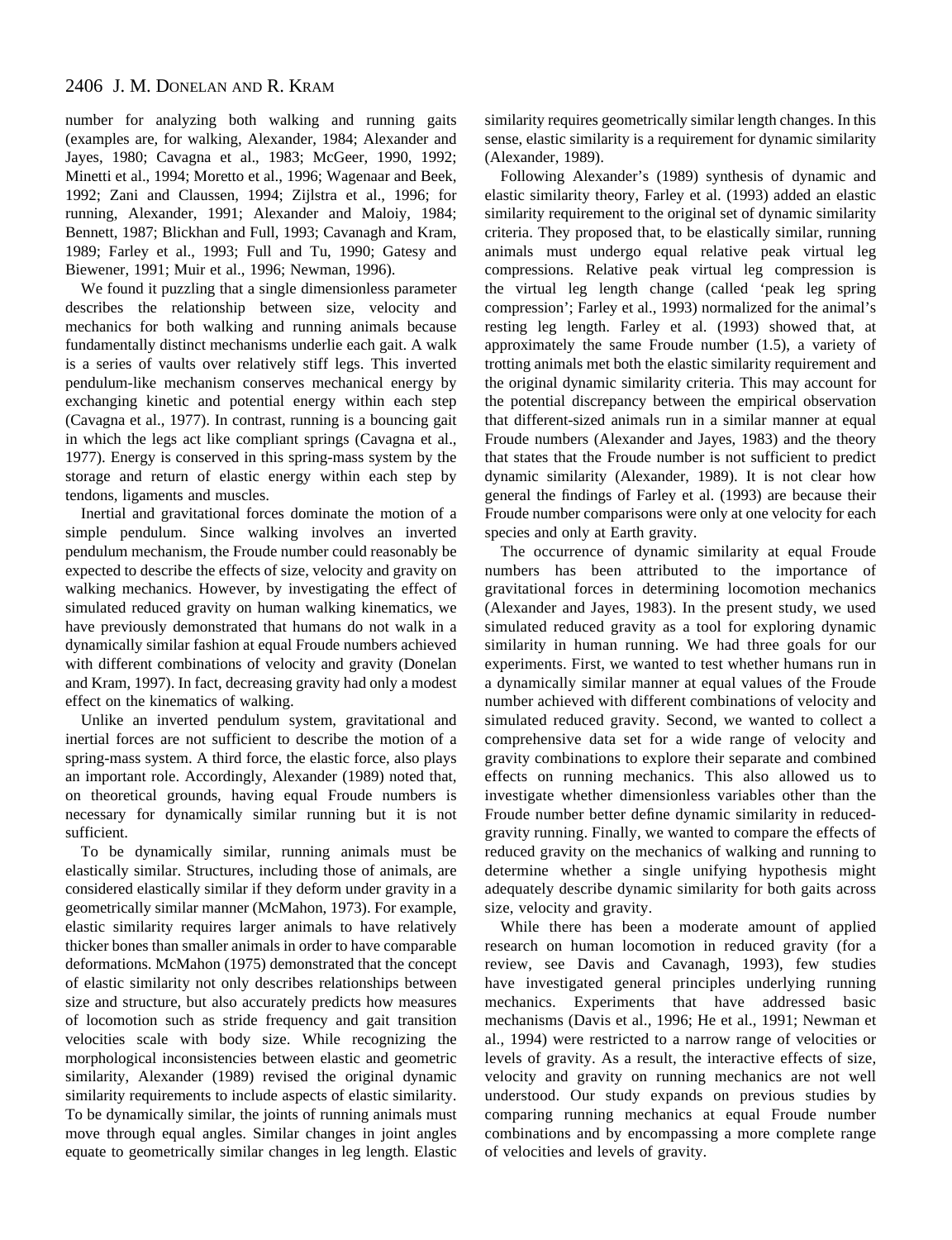# **Materials and methods**

# *Experimental design*

Our experimental design had two parts: equal Froude number comparisons and equal fixed absolute velocity comparisons. For both parts, subjects ran in Earth gravity (1.00*g*) and in conditions simulating 0.75, 0.50 and 0.25*g* (where  $g$  represents Earth gravity,  $9.81 \text{ m s}^{-2}$ ). For the equal Froude number comparisons, the subjects ran at velocities corresponding to four Froude numbers (0.5, 1.0, 2.0 and 3.0) at each level of simulated gravity. The velocities for each individual subject depended on their leg length (see equation 1). At each of the four levels of gravity, subjects also ran at four fixed absolute velocities (2, 3, 4 and  $5 \text{ m s}^{-1}$ ). In total, each subject ran at 32 different combinations of velocity and gravity. Our experimental design was such that each subject served as his or her own control. This ensured that all comparisons were made between perfectly geometrically similar individuals, which is a requirement for dynamic similarity (Alexander and Jayes, 1983).

#### *Subjects*

Ten human subjects volunteered to participate in this experiment (five male, five female, leg length  $0.98\pm0.02$  m; body mass  $68.9 \pm 7.1 \text{ kg}$ ; means  $\pm$  s.D.). We measured leg length as the height from the ground to the greater trochanter of the femur while the subjects stood with their shoes on. In keeping with the policies of our university, subjects gave their informed consent to participate after reading a description of the purpose, risks and basic procedures of the experiment.



Fig. 1. Our reduced gravity simulator applied a nearly constant upward force to the subject's torso *via* a modified rock-climbing harness. The harness was attached to a rolling trolley and pulley system that moved horizontally with the subject. This ensured that the apparatus applied purely vertical forces. The force was provided by long rubber spring elements stretched over several pulleys. Additional parallel spring elements were added only when the force of the original spring elements was inadequate, thus maximizing spring stretch and minimizing the force fluctuations. Force fluctuations, measured with a force transducer (model 9212; Kistler Instrument Corporation, USA), were less than ±0.03*g* at all levels of simulated reduced gravity.

### *Reduced gravity simulator*

We simulated reduced gravity using a device that applied a nearly constant upward force to the torso (Fig. 1). Similar reduced-gravity devices have been used previously to study the effects of simulated reduced gravity on human locomotion (Donelan and Kram, 1997; Farley and McMahon, 1992; Griffin et al., 1999; He et al., 1991; Kram et al., 1997). We address the possible limitations of our simulation technique in the Appendix.

### *Force treadmill*

Subjects ran on a motorized, custom-built treadmill mounted on a commercially available force platform (model ZBP-7124- 6-4000, Advance Mechanical Technology Inc., AMTI, Watertown, MA, USA) (Kram et al., 1998). This force treadmill measures the ground reaction forces for numerous consecutive steps at a constant running velocity. It is lightweight and mechanically rigid, resulting in a high natural frequency of the overall device (greater than 170 Hz in the vertical direction). We filtered the ground reaction force signals at 25 Hz using a fourth-order, recursive, zero-phaseshift Butterworth low-pass digital filter.

#### *Kinetic analysis*

We analyzed the filtered ground reaction force signals to determine heel-strike and toe-off events as well as peak vertical ground reaction forces. We used the heel-strike and toe-off events to calculate ground contact time  $(t_c)$ , stride time and duty factor (contact time divided by stride time). We calculated stride length from the product of stride time and the treadmill belt velocity. We calculated relative stride length as stride length divided by standing leg length. Relative peak vertical ground reaction force is the mid-stance peak in the vertical ground reaction force  $(F_{\text{peak}})$  signal divided by the subject's body weight in that particular level of simulated gravity. Relative peak virtual leg compression is the peak virtual leg length change (∆*L*leg) during stance normalized for standing leg length (McMahon and Cheng, 1990). Virtual leg length is the distance between the foot's point of contact with the ground and the center of mass during the stance phase. We calculated the peak virtual leg compression from the peak vertical displacement of the center of mass (∆*y*), the subject's leg length (*L*leg), and half the angle swept by the leg during stance (θ):

$$
\Delta L_{\text{leg}} = \Delta y + L_{\text{leg}} (1 - \cos \theta) \,. \tag{2}
$$

We calculated the peak vertical displacement of the center of mass (∆*y*) by integrating the vertical acceleration signal, with respect to time, twice (for further explanation, see Cavagna, 1975). We calculated  $θ$  as:

$$
\theta = \sin^{-1}\left(\frac{ut_{\rm c}}{2L_{\rm leg}}\right). \tag{3}
$$

This traditional formula (McMahon and Cheng, 1990) for calculating  $\theta$  ignores the forward movement of the point of force application during ground contact. Thus, our calculations slightly overestimate the angle swept by the leg during stance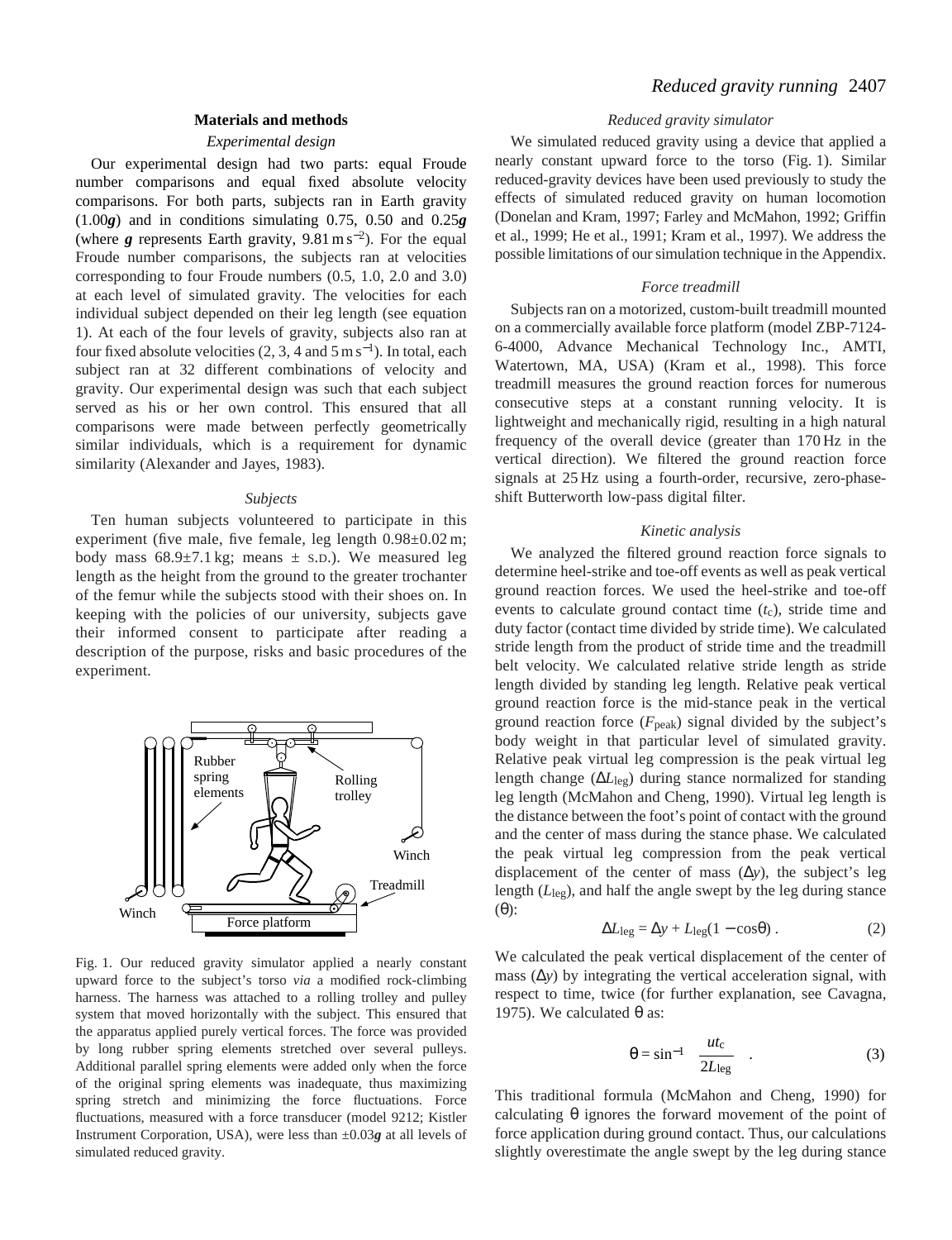# 2408 J. M. DONELAN AND R. KRAM

and, as a result, overestimate virtual leg compression and underestimate leg stiffness. However, Lee and Farley (1998) have shown that the point of force application translation is independent of running velocity. This results in a nearly constant ratio between values calculated using traditional formulae and those that account for point of force application translation. Thus, the patterns of reported values do not depend strongly upon the calculation method.

# *Preliminary procedures*

In a preliminary study, we habituated 10 subjects to treadmill running and familiarized them with running in our reduced gravity simulator (Donelan et al., 1997). All subjects ran on the treadmill for just over  $10 \text{ min}$  at  $3.0 \text{ m s}^{-1}$  in Earth gravity. The subjects demonstrated almost immediate kinematic habituation to treadmill running. There were no significant differences in duty factor (*P*=0.89) or relative stride length  $(P=0.78)$  between the first 10 strides of the second minute and the first 10 strides of the eleventh minute.

Next, we familiarized the subjects to running in the reduced gravity simulator. The subjects ran at  $3.0 \text{ m s}^{-1}$  for just over 5 min in conditions simulating 0.75, 0.50 and 0.25*g*. As with treadmill habituation in 1.00*g*, the subjects demonstrated almost immediate familiarization to running in simulated reduced gravity. Even at the lowest level of gravity, there were no significant differences in either duty factor (*P*=0.18) or relative stride length (*P*=0.16) between the first 10 strides of the second minute and the first 10 strides of the sixth minute.

During the present experimental trials, we collected data only after subjects had run for 1 min at each velocity and level of simulated gravity. On the basis of our analysis of the preliminary procedures, we are confident that we measured representative mechanics.

#### *Statistical analyses*

For each condition, we calculated the mean values of each variable for five strides (10 steps) per subject. We used repeated-measures analysis of variance (ANOVA) to determine statistical differences. Our criterion for significance was *P*<0.05.

### **Results**

### *Equal Froude number conditions*

One prediction of the dynamic similarity hypothesis is that running animals use equal duty factors at equal Froude

Fig. 2. The effects of reduced gravity on the mechanics of running at equal Froude numbers, achieved with different combinations of velocity and gravity. In reduced gravity, the subjects ran with (A) different duty factors, (B) different relative stride lengths, (C) different relative peak vertical forces and (D) different relative peak virtual leg compressions. The size of each symbol indicates the magnitude of simulated gravity. If perfect dynamic similarity occurred, the circular symbols would be concentric. Values are means  $\pm 1$  s.E.M.,  $N=10$ . Some error bars are not visible because they are smaller than the symbols.

numbers. However, as Fig. 2A demonstrates, this was not the case for our subjects when equal Froude numbers were achieved through different combinations of velocity and gravity. At the same Froude number, as we decreased gravity from 1.00*g* to 0.25*g*, duty factor systematically decreased by

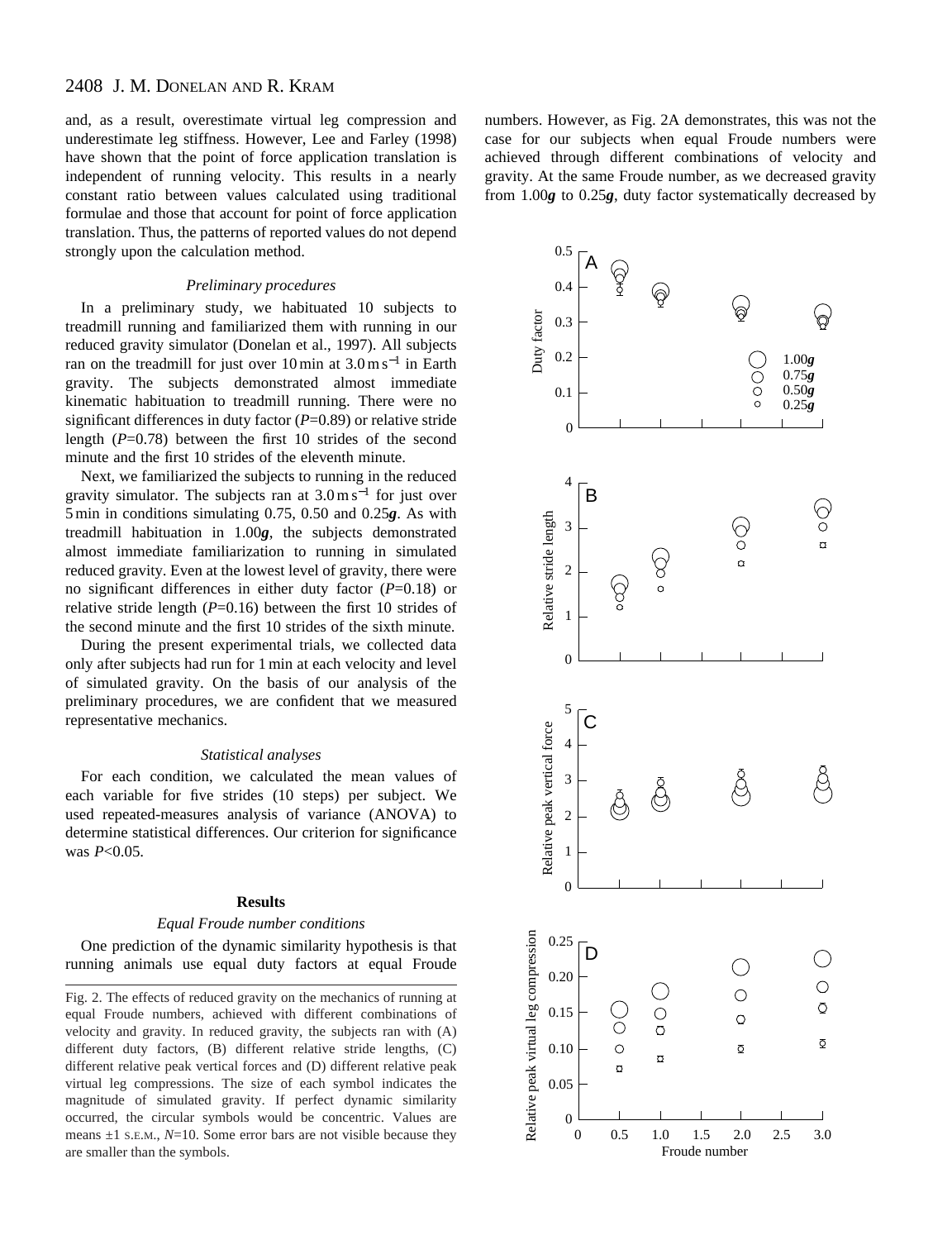an average of 11 % (*P*<0.0005). This discrepancy is further illustrated by the duty factor data for fixed absolute velocities plotted in Fig. 3A. The dynamic similarity hypothesis predicts that reducing gravity, while maintaining a constant absolute velocity, would cause a more subtle decrease in duty factor



(dashed lines) than we measured (solid lines). At 0.25*g*, the average difference between measured and predicted duty factors was 11 %. Thus, our subjects did not strictly meet this first requirement for dynamic similarity.

A second prediction of the dynamic similarity hypothesis is that animals run with equal relative stride lengths at the same Froude number. We found, however, that at equal Froude numbers our subjects chose to run with different relative stride lengths (Fig. 2B) (*P*<0.0001). At equal Froude numbers, as we decreased gravity from 1.00*g* to 0.25*g*, relative stride length systematically decreased by an average of 29 %. This departure from the predicted pattern is also demonstrated by the relative stride length data for fixed absolute velocities (Fig. 3B). For example, the Froude-based dynamic similarity hypothesis predicts an increase in relative stride length to 5.8 leg lengths for running at 5.0 m s−<sup>1</sup> in 0.25*g*. In fact, our subjects increased their relative stride length to only 3.9 leg lengths. On average, the difference between measured and predicted relative stride length at 0.25*g* was 43 %. Our subjects did not fulfill this second requirement for dynamic similarity.

In addition to the kinematic predictions, the hypothesis of Alexander and Jayes (1983) predicts that, at equal Froude numbers, animals exert equal relative forces on the ground at corresponding times in a stride. They normalized the ground reaction forces by dividing the force by the animal's weight. This prediction requires that both the magnitudes and patterns of ground reaction force records be similar. We only assessed the magnitude component of this requirement because the patterns of ground reaction forces during bipedal running at different velocities and levels of reduced gravity are generally similar (He et al., 1991). We found that our subjects ran with different relative peak vertical forces at equal values of the Froude number (*P*<0.0001) (Fig. 2C). At equal Froude numbers, as we decreased gravity from 1.00*g* to 0.25*g*, relative peak vertical force systematically increased by an average of

Fig. 3. The effects of reduced gravity on the mechanics of running at fixed absolute velocities. In reduced gravity, the subjects ran with (A) different duty factors, (B) different relative stride lengths, (C) different relative peak vertical forces and (D) different relative peak virtual leg compressions. Dashed lines represent the predicted mechanics based on the dynamic similarity hypothesis of Alexander and Jayes (1983). To calculate these predictions, we first determined the relationship between Froude number and each of the requirements for dynamic similarity using the portion of our data collected exclusively at Earth gravity. As is typically found (Alexander and Jayes, 1983), these relationships were described well by power-law equations of the form  $y=aFr^b$ , where *Fr* is the Froude number. Duty factor=0.394 $Fr^{-0.174}$  ( $r^2$ =0.99); relative stride length= 2.312*Fr*0.390 (*r*2=0.99); relative peak vertical force=2.379*Fr*0.123  $(r^2=0.97)$ ; relative peak virtual leg compression=0.180*Fr*<sup>0.238</sup>  $(r<sup>2</sup>=0.98)$ . Dashed lines are the solutions to these equations for each fixed absolute velocity at different levels of reduced gravity. For comparison, we have included data for walking at  $1 \text{ m s}^{-1}$  at different levels of simulated reduced gravity (open squares) from Donelan and Kram (1997). Values are means ±1 S.E.M., *N*=10. All changes were statistically significant (*P*<0.0001). Some error bars are not visible because they are smaller than the symbols.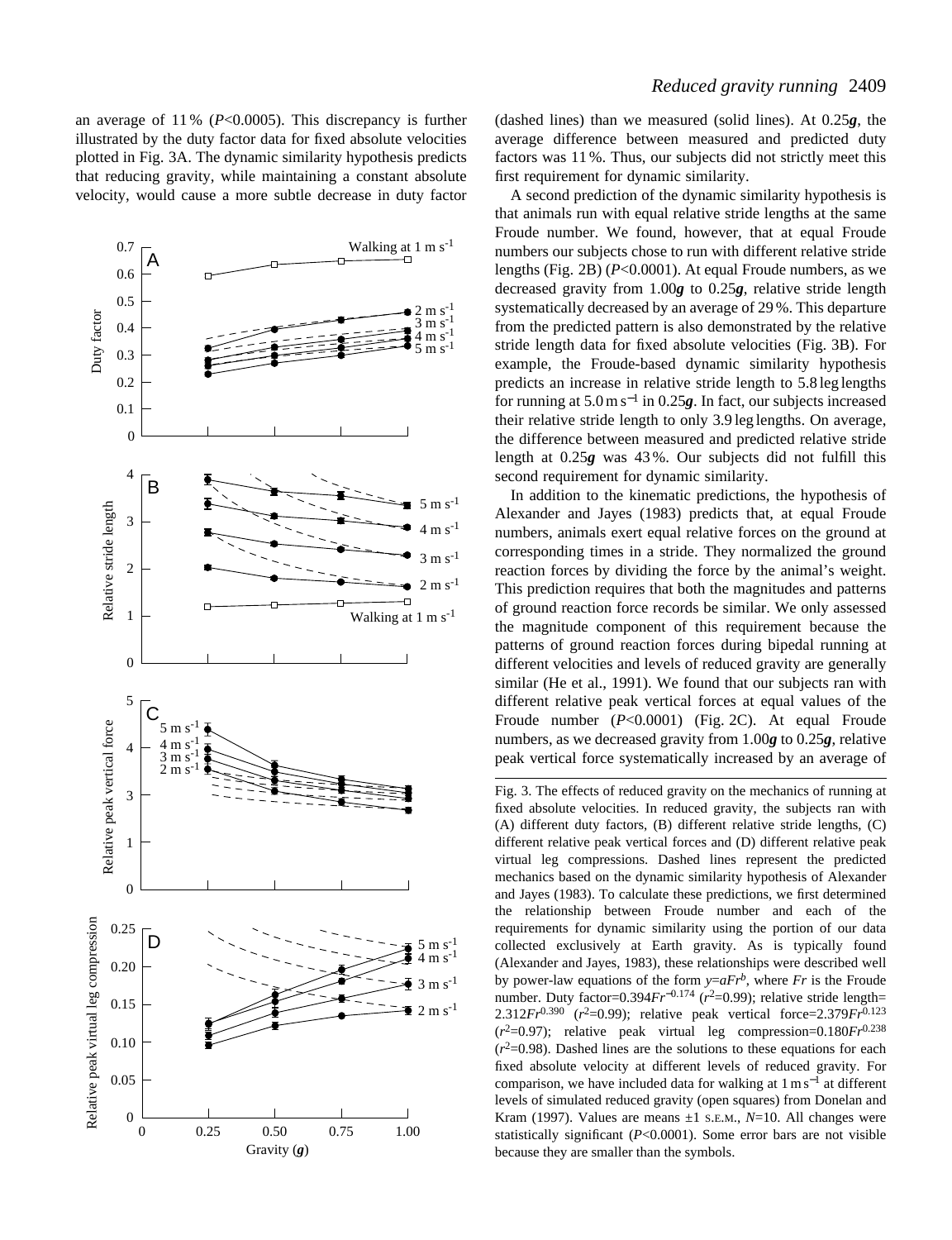# 2410 J. M. DONELAN AND R. KRAM

23 %. This discrepancy is further illustrated by the relative peak vertical force data for fixed absolute velocities plotted in Fig. 3C. The dynamic similarity hypothesis predicts that reducing gravity, while maintaining a constant absolute velocity, would cause a more subtle increase in relative peak vertical force than we measured. There was, on average, a 21 % difference between the predictions of the dynamic similarity hypothesis and our relative peak vertical force results at 0.25*g*. Thus, our subjects did not meet this third requirement for dynamic similarity.

A fourth prediction of the dynamic similarity hypothesis is that animals run with equal relative peak virtual leg compressions at the same Froude number. We found, however, that people ran with very different relative peak virtual leg compressions at equal values of the Froude number (*P*<0.0001) (Fig. 2D). At the same Froude number, as we decreased gravity from 1.00*g* to 0.25*g*, relative peak virtual leg compression systematically decreased by an average of 53 %. This departure from the predicted pattern is also demonstrated by the relative peak virtual leg compression data for fixed absolute velocities (Fig. 3D). The Froude-based dynamic similarity hypothesis predicts that, at a given absolute velocity, reducing gravity would substantially increase relative peak virtual leg compression. In fact, people ran with decreased relative peak virtual leg compressions at lower levels of simulated reduced gravity. On average, the difference between measured and predicted relative peak virtual leg compression at 0.25*g* was 129 %. Our subjects did not fulfill this fourth requirement for dynamic similarity.

#### *Fixed absolute velocity conditions*

Duty factors were smaller in lower levels of simulated reduced gravity (Fig. 3A) (*P*<0.0001). At the four velocities tested, between 1.00*g* and 0.25*g*, the decrease in duty factor averaged 29 %. At each level of gravity, our subjects ran with smaller duty factors at faster velocities (*P*<0.0001). The average decrease in duty factor between  $2.0 \text{ m s}^{-1}$  and  $5.0 \text{ m s}^{-1}$ was 30 %. In general, the effect of decreasing gravity on duty factor paralleled the effect of increasing velocity.

Relative stride lengths were longer in lower levels of simulated reduced gravity (Fig. 3B) (*P*<0.0001). The increase in relative stride length between 1.00*g* and 0.25*g* averaged 20 % at the four velocities tested. At each level of gravity, our subjects ran with longer relative stride lengths at faster velocities (*P*<0.0001). The average increase in relative stride length between  $2.0 \text{ m s}^{-1}$  and  $5.0 \text{ m s}^{-1}$  was 102 %. While reduced gravity and increased velocity both resulted in longer stride lengths, the effect of reduced gravity on relative stride length was small compared with the effect of increased velocity.

Relative peak vertical ground reaction forces were greater in lower levels of simulated reduced gravity (Fig. 3C) (*P*<0.0001). Recall that relative peak vertical force is equal to the peak vertical force divided by body weight (*mg*). At the four velocities tested, between 1.00*g* and 0.25*g*, the increase in relative peak vertical ground reaction forces averaged 50 %. At each level of gravity, our subjects ran with greater relative peak vertical ground reaction forces at faster velocities (*P*<0.0001). The average increase in relative peak vertical force between  $2.0 \,\mathrm{m\,s^{-1}}$  and  $5.0 \,\mathrm{m\,s^{-1}}$  was 28%.

Relative peak virtual leg compressions were smaller in lower levels of simulated reduced gravity (Fig. 3D) (*P*<0.0001). At the four velocities tested, the decrease in relative peak virtual leg compression between 1.00*g* and 0.25*g* averaged 39 %. At each level of gravity, our subjects ran with larger relative peak virtual leg compressions at faster velocities (*P*<0.0001). The average increase in relative peak virtual leg compression between  $2.0 \,\mathrm{m s^{-1}}$  and  $5.0 \,\mathrm{m s^{-1}}$  was 42 %. In contrast to the other criteria for dynamic similarity, decreased gravity and increased velocity had opposite effects on relative peak virtual leg compression.

#### **Discussion**

#### *Equal Froude number comparisons*

Humans do not run in a dynamically similar fashion at equal Froude numbers achieved through different combinations of velocity and simulated reduced gravity (Fig. 2). While the departure of even a single requirement from the predictions of dynamic similarity is sufficient for the rejection of strict dynamic similarity, our conclusion is based on the systematic departure of four requirements. These requirements are duty factor, relative stride length, relative peak vertical force and relative peak virtual leg compression. The phase relationship requirement of the dynamic similarity hypothesis was technically met. However, it did not provide a discriminating test of the dynamic similarity hypothesis because, during normal bipedal locomotion, the left leg is always half a stride cycle out of phase with the right leg.

The prediction of the dynamic similarity hypothesis that we have left untested requires that animals run with equal relative mechanical power outputs at the same Froude number. We have not tested this requirement because the methodology and meaning of mechanical power measurements in running are not clear (van Ingen Schenau and Cavanagh, 1990; Williams, 1985). An alternative is to consider the metabolic cost of transport (Alexander and Jayes, 1983). Farley and McMahon (1992) have demonstrated that the metabolic cost of transport (per unit body weight) in running is nearly constant across different velocities and levels of gravity. While this criterion is technically met, the cost of transport is not a discriminating test of the dynamic similarity hypothesis because it is not altered with changes in velocity or levels of gravity.

One possible reason for the failure of the Froude number to predict dynamic similarity in reduced-gravity running is that it is only the ratio of inertial to gravitational forces. These forces are not sufficient to describe bouncing gaits (Alexander, 1989). The Froude number ignores the important contribution of elastic forces to running mechanics (for a review, see Farley and Ferris, 1998). This omission of elastic forces is illustrated by the departure of the relative peak virtual leg compression data, the elastic similarity requirement, from the predictions of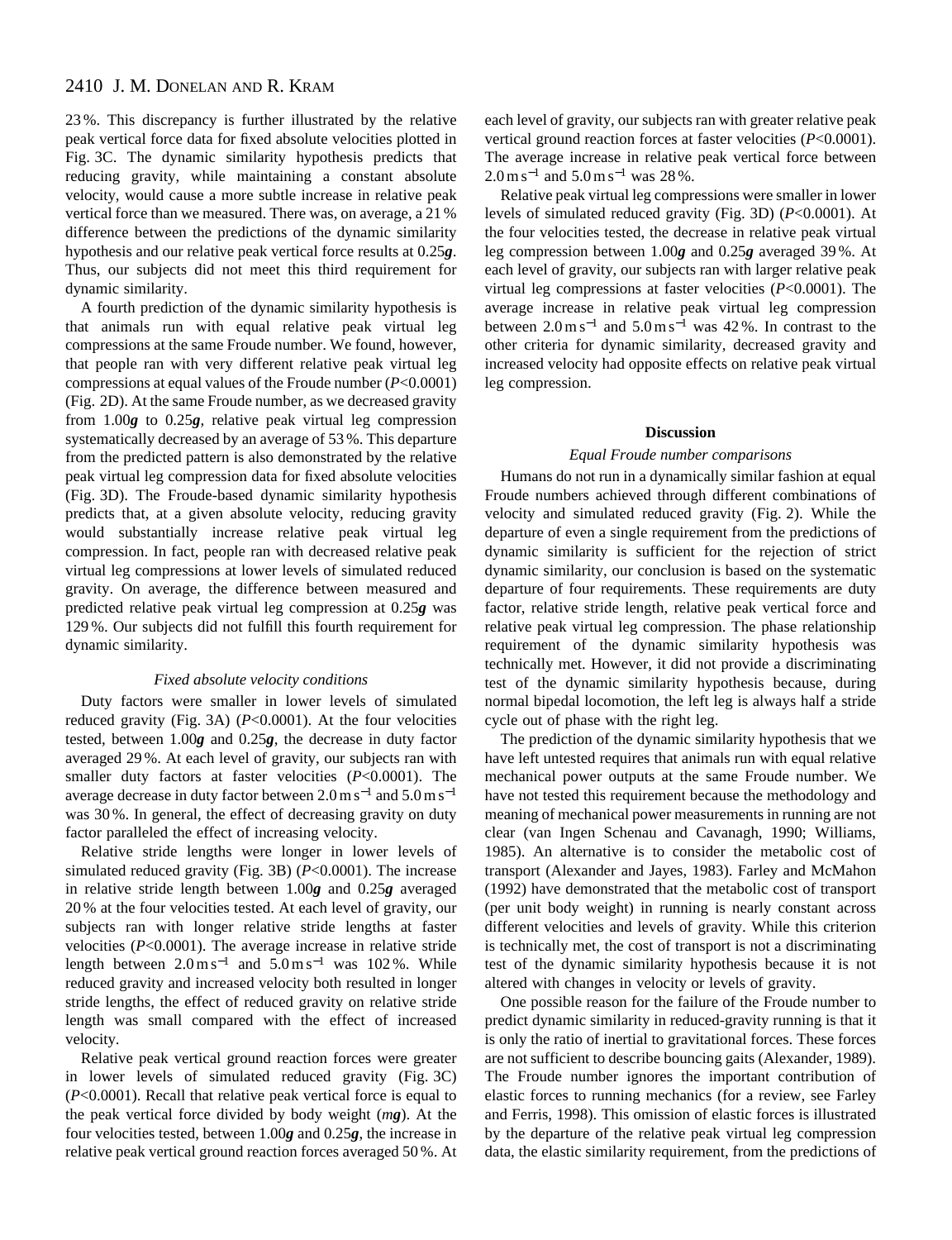the dynamic similarity hypothesis (Fig. 3D). We concur that, for two running animals to be dynamically similar, it is necessary that they have equal Froude numbers (Alexander, 1989). However, our results indicate that equal values of the Froude number are not sufficient for their movements to be dynamically similar. Even if a new dynamic similarity hypothesis could incorporate inertial, gravitational and elastic forces, it too might fail to predict dynamic similarity in reduced-gravity running. This is because animals have the ability to control their movement using their nervous system and are not constrained to the same responses as passive mechanical systems.

#### *Is dynamic similarity in reduced gravity possible?*

Dynamic similarity is usually used to compare animals that differ in size. It might at first seem futile to explore dynamic similarity by changing gravity and not size because a structure cannot be elastically similar to itself in different levels of gravity. That is, the same structure will not deform under its own weight in a geometrically similar fashion at different gravity levels. However, animals are not simply passive structures; they can adjust the effective elastic properties of their musculoskeletal system (Farley and Gonzalez, 1996; Farley et al., 1998; Ferris et al., 1998). As a result, it cannot be determined *a priori* whether an animal may behave in an elastically similar manner to itself in different levels of gravity.

Indeed, we found that humans do adjust their effective elastic properties in response to changes in gravity level. The relevant elastic property for a running animal that behaves like a spring-mass system is the leg spring stiffness (*k*leg) (Blickhan, 1989; McMahon and Cheng, 1990). Leg spring stiffness largely determines the dynamic interaction between the stance leg and the ground and, thus, plays an important role in the overall running mechanics. Leg spring stiffness is defined as the ratio of the peak vertical ground reaction force to the peak virtual leg compression, both of which occur at mid-stance when the leg is vertical (Farley and Ferris, 1998):

$$
k_{\text{leg}} = \frac{F_{\text{peak}}}{\Delta L_{\text{leg}}} \tag{4}
$$

Averaged across the four absolute velocities tested, we found that leg spring stiffness decreased by 37 % between 1.00*g* and 0.25*g* (*P*<0.0001) (Fig. 4). The data of He et al. (1991) showed a similar trend but, because of their small sample size (*N*=4), it was not statistically significant.

#### *Is dynamic similarity in reduced gravity preferred?*

Although leg stiffness changes with gravity, our results indicate that there are no two velocity and gravity combinations at which humans will prefer to move in a dynamically similar manner. This is because the effects of velocity and gravity on the requirements of dynamic similarity differed in both magnitude and direction as shown by the slopes of the lines in Fig. 5. The single intersection of



Fig. 4. The effect of reduced gravity on leg stiffness for four fixed absolute velocities. Values are means ±1 S.E.M., *N*=10.

the lines at 1.00*g* indicates that the subjects' preferred responses to reduced gravity were such that it would never be the case that all the dynamic similarity requirements would be met simultaneously. Although our subjects did not prefer to run in a dynamically similar way in different levels of gravity, it might be possible for them to alter their running



Fig. 5. The effects of velocity and gravity on the requirements of dynamic simiarity. There were no two combinations of velocity and gravity where our subjects preferred to run in a dynamically similar manner. At 3.0 m s<sup>-1</sup> and 1.00*g*, on average, our subjects ran with a duty factor of 0.39, a relative stride length of 2.29, a relative peak vertical force of 2.41 and a relative peak virtual leg compression of 0.18. Each line on this graph represents combinations of velocity and gravity that keep each requirement constant and equal to these values. In other words, the lines are isograms for each requirement. At any given gravity level, different velocities would be needed to keep each requirement equal to the  $1.00g$ ,  $3.0 \text{ m s}^{-1}$  value. To obtain the equations for these lines, we used a multiple linear regression of velocity and gravity on our measured values for each requirement: duty factor=0.377−0.039*u*+0.015*g* (*r*2=0.81, *P*=0.005); relative stride length=1.024+0.604*u*−0.063*g* (*r*2=0.93, *P*=0.160); relative peak vertical force=3.092+0.238*u*−0.162*g* (*r*2=0.68, *P*=0.013); relative peak virtual leg compression= $0.028+0.018u+0.010g$  ( $r^2=0.74$ ,  $P=0.003$ ), where *u* is horizontal velocity and *g* is gravitational acceleration. We set each equation equal to the measured 1.00*g*,  $3.0 \text{ m s}^{-1}$  values and solved for the corresponding velocity at different levels of gravity.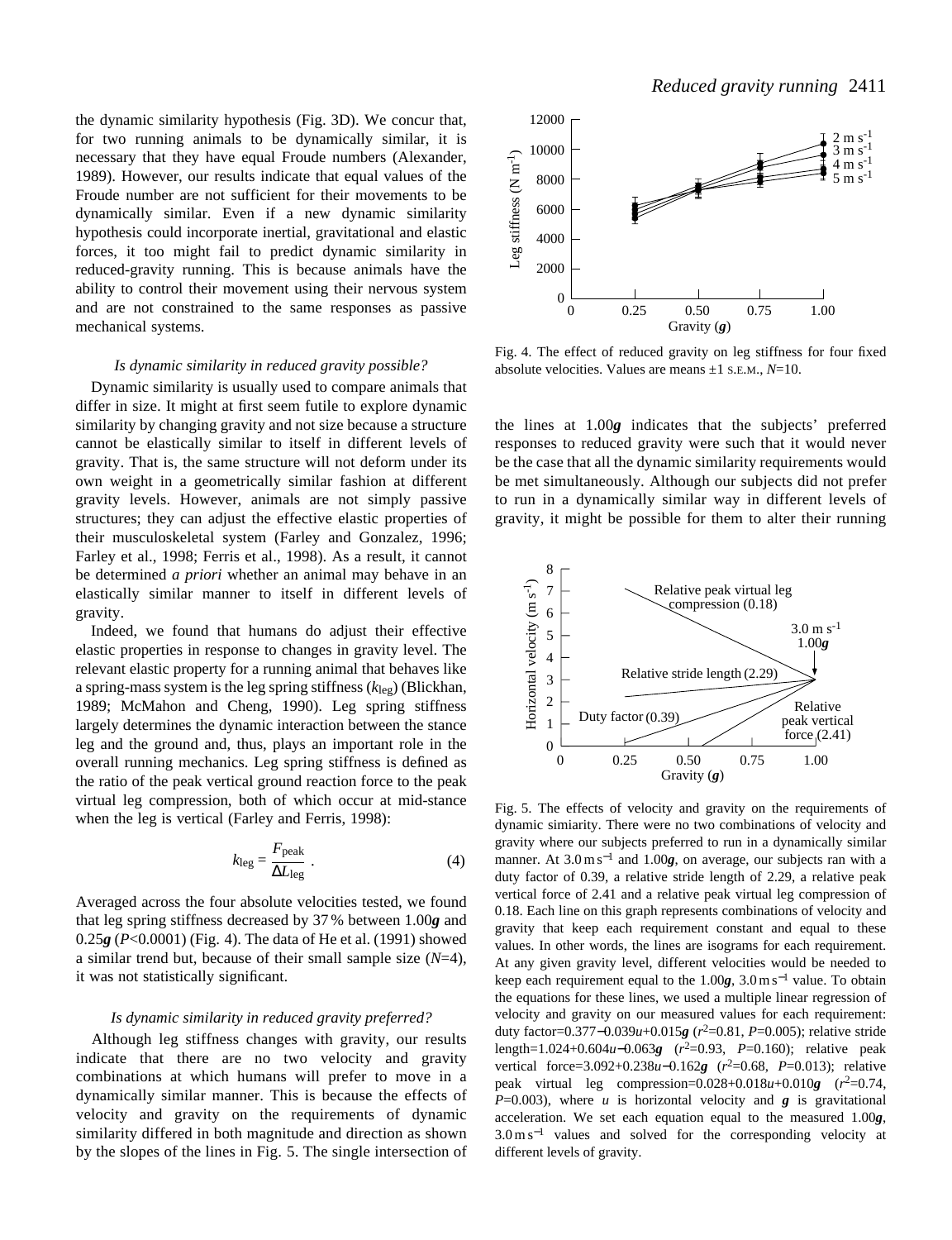mechanics and run in a way that meets the dynamic similarity criteria.

#### *Alternative dimensionless numbers for dynamic similarity*

Dimensionless numbers that use only horizontal velocity and gravity as variables (such as our use of the Froude number) are not sufficient for predicting dynamic similarity in reduced gravity running (Fig. 5). However, other dimensionless ratios may provide the basis for useful alternative dynamic similarity hypotheses for running. Recognizing the role of elastic forces, investigators have proposed the Strouhal number *St* and the Groucho number *Gr* as such alternatives (Alexander, 1989; Blickhan and Full, 1993; McMahon et al., 1987; Minetti et al., 1994). The Strouhal number can be thought of as a relative frequency of vibration (Alexander, 1989), and for running it can be represented by:

$$
St = (v/L_{\text{leg}})/\omega_0, \tag{5}
$$

where *v* is the vertical landing velocity and  $\omega_0$  is the natural frequency of the spring-mass system (McMahon et al., 1987). Another formulation of the Strouhal number uses horizontal rather than vertical velocity and stride frequency rather than natural frequency (Minetti et al., 1994). This formulation, as of yet, has not met with much success. The Groucho number (McMahon et al., 1987) can be thought of as a dimensionless vertical landing velocity:

$$
Gr = \frac{v\omega_0}{g} \ . \tag{6}
$$

The Groucho number is the ratio of a vertical Froude number and a vertical Strouhal number (Alexander, 1989).

We found that neither the Groucho number nor the vertical Strouhal number predicted dynamic similarity in reducedgravity running (Fig. 6). For example, when our subjects ran at different speeds and levels of simulated gravity that equated to the same Groucho number, they had different relative stride lengths (Fig. 6B) and relative leg compressions (Fig. 6D), but approximately equal duty factors (Fig. 6A) and relative peak vertical forces (Fig. 6C). Therefore, the Groucho number described the combined effects of speed and gravity on duty factor and relative peak vertical force remarkably well, but failed to describe the combined effects on relative stride length and relative leg compression. The vertical Strouhal number did not accurately describe any of the relationships (Fig. 6E–H). Just as for the Froude number, for two running animals to be dynamically similar, it might still be necessary that they have equal Groucho or Strouhal numbers. However, our results indicate that an equal value of either dimensionless number alone is not sufficient for dynamic similarity.

#### *Dynamic similarity and the walk–run transition*

It is intriguing that, in simulated reduced gravity, the Froude number predicts walk–run transition velocities (Kram et al., 1997) but not the biomechanics of either walking (Donelan and Kram, 1997) or running (present study). In normal and reduced gravity, humans prefer to switch from a walk to a run at a Froude number of approximately 0.5 (Kram et al., 1997). Our subjects did not run in a dynamically similar manner at this critical Froude number (Fig. 2) nor would we expect them to walk in a dynamically similar manner (Donelan and Kram, 1997). It appears that the relationship between inertial and gravitational forces is a key trigger for the walk–run transition, but it is not the lone determinant of walking and running biomechanics. This is not without precedent. For example, the Froude number is used in hydraulics to predict the abrupt transition between two very different flow regimes characteristic of a 'hydraulic jump' or a 'bore' (Stoker, 1957). On either side of the fluid transition, the Froude number describes a balance between inertial and gravitational forces that may affect the flow in more subtle ways, but additional dimensionless ratios of forces need to be considered to describe completely the mechanics of the fluid flow. Similarly, the transition between walking and running in reduced gravity occurs at a critical Froude number, but at slower or faster velocities the Froude number is not sufficient for describing dynamic similarity.

# *Can a single dynamic similarity hypothesis for walking and running be successful?*

Although Alexander and Jayes (1983) applied their dynamic similarity hypothesis to both walking and running gaits, we suggest that a single dynamic similarity hypothesis for the effects of size, velocity and gravity on both gaits will not be successful. This is because simulated reduced gravity has different effects on walking and running mechanics (Fig. 3). A particularly illustrative example is shown in Fig. 3B. As we decreased gravity from 1.00*g* to 0.25*g*, subjects ran with longer relative stride lengths (+20 %) but walked with slightly shorter relative stride lengths (−8 %). Thus, the effect of gravity on relative stride length during walking and running was different in both direction and magnitude. While subjects used lower duty factors at lower levels of gravity in both gaits, during running the duty factor decreased three times as much as during walking (−29 % *versus* −9 %, Fig. 3A). The different effects of gravity are not surprising because, from a mechanical viewpoint, running (spring-mass system) and walking (inverted pendulum) are fundamentally different. The effect of gravity on spring-mass mechanics is different from the effect of gravity on inverted pendulum mechanics (Meriam, 1975). Our empirical kinematic discrepancies and the fundamental mechanical differences demonstrate that a single unifying hypothesis will not adequately describe dynamic similarity across size, velocity and gravity for both walking and running.

#### *Concluding remarks*

The Froude number has proved to be a very useful tool for predicting the mechanics of legged animal locomotion over a wide range of body sizes and velocities at Earth gravity (Alexander, 1989; Alexander and Jayes, 1983). However, the Froude number fails to predict dynamic similarity in reducedgravity running. Thus, as a dynamic similarity hypothesis for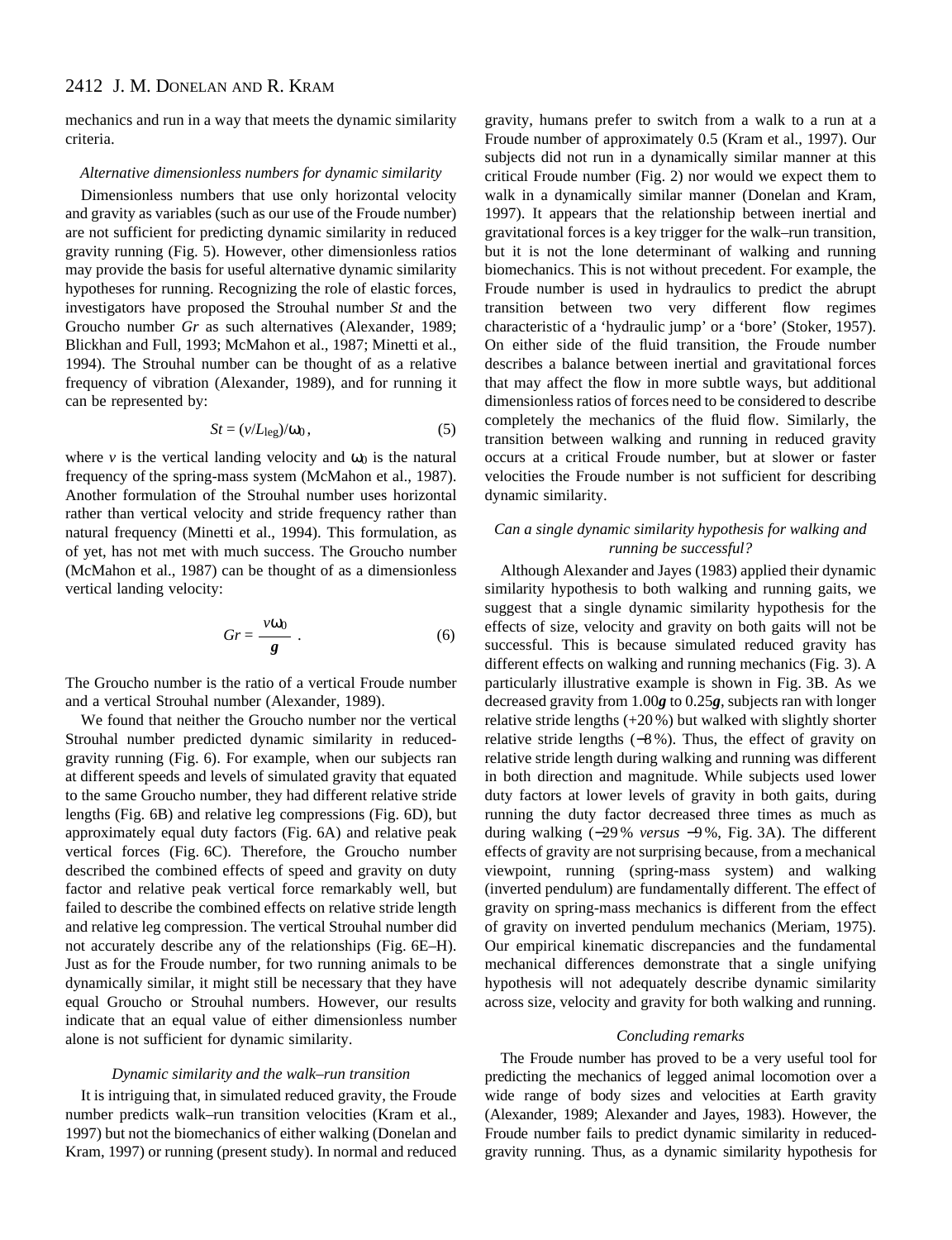

Fig. 6. The requirements of dynamic similarity plotted as a function of the Groucho, vertical Strouhal and Froude numbers. In these plots, if a dimensionless number describes the combined effects of velocity and gravity, the data for a given requirement would fall along a single line. For a single dimensionless number to describe dynamic similarity, this must occur for all the requirements. Thus, the Groucho (A–D) and vertical Strouhal (E–H) numbers do not predict dynamic similarity in reduced-gravity running. The requirements of dynamic similarity, plotted as a function of the Froude number (I–L), are shown for comparison. The plotted data are from the fixed absolute velocity portion of our study (2–5 m s<sup>-1</sup>) and, as a result, the Froude numbers span a greater range than the data depicted in Fig. 2. The size of symbol indicates the magnitude of simulated gravity. Values are means  $\pm 1$  s.E.M.,  $N=10$ . Some error bars are not visible because they are smaller than the symbols.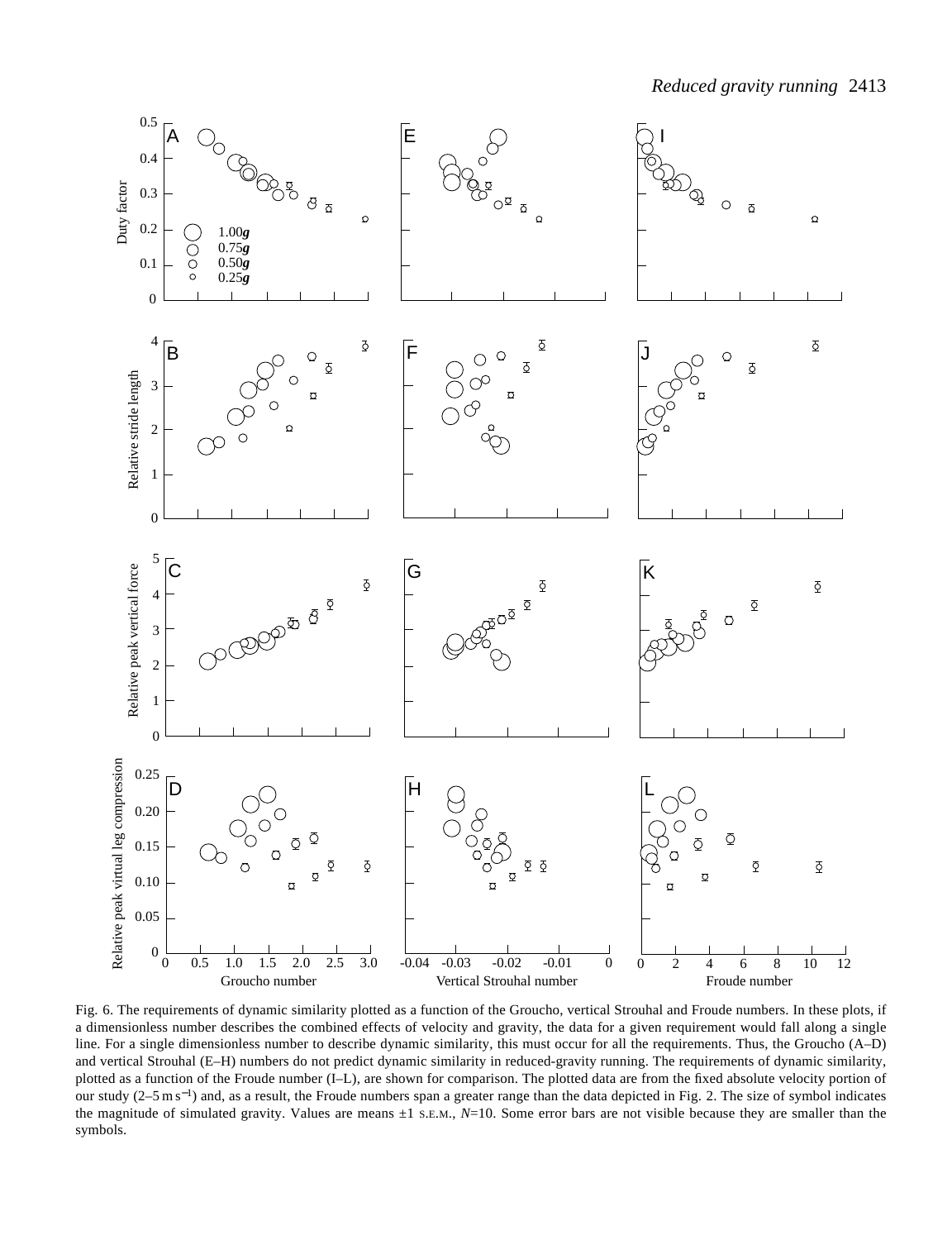# 2414 J. M. DONELAN AND R. KRAM

running, it is either incorrect or incomplete. As a consequence, the Froude number alone should not be used to interpret the underlying mechanisms behind running biomechanics. It appears that the inertial and gravitational forces that comprise the Froude number are not sufficient to characterize bouncing gaits because elastic forces also play an important role (Alexander, 1989). Spring-mass models incorporate inertial, gravitational and elastic forces, and they have been shown to accurately predict running, trotting and hopping mechanics in a variety of conditions (Blickhan, 1989; Farley and Ferris, 1998; McMahon and Cheng, 1990). A dynamic similarity hypothesis should reflect the physical principles underlying the movement. Thus, future work



Fig. 7. Comparison of results obtained using our reduced gravity simulation technique (filled circles) with those obtained using parabolic flight (open squares) (Newman, 1996) for (A) duty factor, (B) relative stride length and (C) relative peak vertical force. The data for both studies were collected at 2 m s<sup>−</sup>1. Present data are means ±1 S.E.M., *N*=10. Error bars for the parabolic flight results are not shown since *N*=2. Some error bars are not visible because they are smaller than the symbols.

should further explore dynamic similarity in bouncing gaits using models of spring-mass systems. A successful dynamic similarity hypothesis should not only describe dynamic similarity across size, velocity and gravity, but also explain why the Froude number works so well at Earth gravity.

### **Appendix**

# *Limitations of our reduced gravity simulation technique*

The primary criticism of our simulation technique is that it applies vertical force only at the torso and, as a result, the limbs still experience Earth gravity at all levels of simulated reduced gravity. Nonetheless, evidence suggests that our device closely approximates running in true reduced gravity. When humans run, they behave like simple spring-mass systems (Blickhan, 1989; McMahon and Cheng, 1990). These models consider the body as a point mass, located at the center of mass, and the legs as massless linear springs. Despite disregarding swing limb dynamics, spring-mass models accurately predict the mechanics of running in a variety of situations (for a review, see Farley and Ferris, 1998) including simulated reduced gravity (He et al., 1991; Newman, 1996).

Further, our simulator results correspond closely to those obtained during parabolic flight experiments, a truly accurate simulation of reduced gravity. In such experiments, subjects walk or run inside an aircraft that is following a parabolic trajectory (Davis and Cavanagh, 1993). For brief portions of the trajectory, all body segments experience true reduced gravity without the use of springs, counterweights or water submersion. Using parabolic flight, Newman (1996) investigated the effect of reduced gravity on the mechanics of two subjects running at 2 m s<sup>−</sup>1. Despite the differences in simulation techniques, our results for duty factor, relative stride length and relative peak vertical force are remarkably similar in both pattern and magnitude to those of Newman (1996) (Fig. 7). It is difficult to compare these results quantitatively because the two experiments were performed at different levels of reduced gravity. However, it appears that, for the purposes of this study, our simulation method was valid.

We would like to thank D. J. Newman for sharing the parabolic flight data and K. Chu, A. Fong, B. G. Letson, N. Matin and J. Y. Park for their help with data collection and analysis. We would also like to thank M. A. Donelan, the UCB Locomotion Laboratory and our anonymous reviewers for their helpful comments on this manuscript. This research was supported in part by a California Space Institute Grant and NIH grant AR44688 to R.K. and an NSERC fellowship to J.M.D.

### **References**

- **Alexander, R. McN.** (1984). Stride length and speed for adults, children and fossil hominids. *Am. J. Phys. Anthropol.* **63**, 23–27.
- **Alexander, R. McN.** (1989). Optimization and gaits in the locomotion of vertebrates. *Physiol. Rev.* **69**, 1199–1227.
- **Alexander, R. McN.** (1991). How dinosaurs ran. *Scient. Am.* **264**, 130–136.